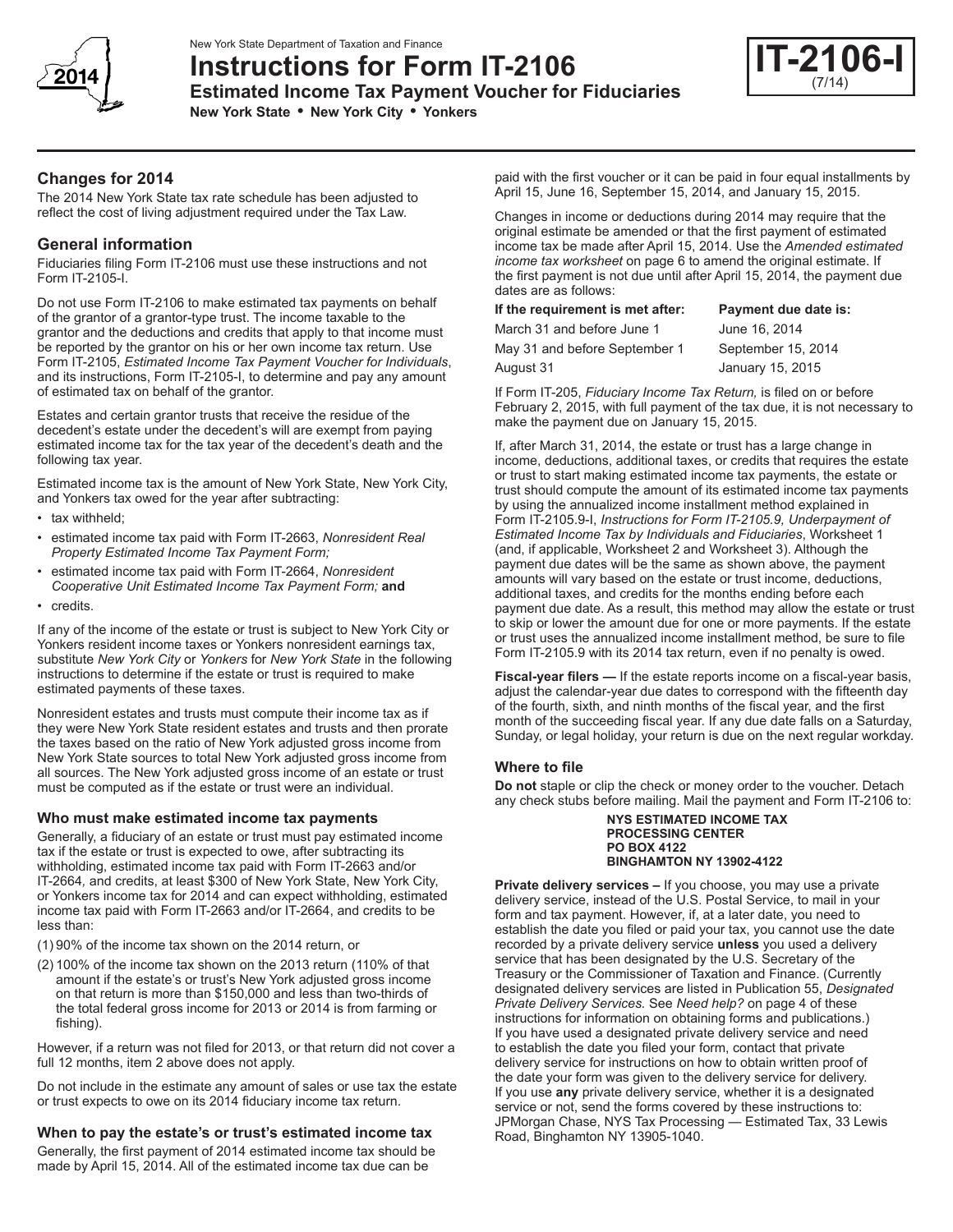# **Page 2** of 6 **IT-2106-I** (2014)

## **How to complete the payment voucher**

Enter the estate's or trust's employer identification number (EIN). Print or type the name of the estate or trust exactly as shown on federal Form SS-4 and the address of the fiduciary or firm in the spaces provided. To ensure that payments of estimated income tax are properly credited, this information **must** agree with the information on Form IT-205, *Fiduciary Income Tax Return*. The name of the estate or trust and the name of the fiduciary or firm must be spelled correctly.

**Foreign addresses –** Enter the information in the following order: city, province or state, and then country (all in the *City, village, or post office* box). Follow the country's practice for entering the postal code. **Do not abbreviate the country name**.

**Fiscal year filers only –** Enter in the fiscal-year box the date the estate's or trust's fiscal year begins and ends.

To obtain forms, see *Need help?* in these instructions.

When computing the amounts to be entered in the *Record of estimated income tax payments* on page 6, the estate or trust may apply an estimated overpayment of New York State, New York City, or Yonkers tax to an estimated underpayment of New York State, New York City, or Yonkers tax.

Enter the amount(s) due, rounded to the nearest dollar, as computed at the bottom of the *Estimated income tax worksheet* on page 5, or line 6 of the *Amended estimated income tax worksheet* on page 6, in the appropriate space(s) on the voucher. Be sure to **separately enter** the amounts for New York State, New York City, and Yonkers; then enter the total in the *Total payment* box. If there is **no amount** to be entered, **leave blank**. If too much tax was paid on the 2013 return and the overpayment is to be applied to 2014 estimated income tax, all or part of the overpayment can be applied to any installment. Enter only the net amount, rounded to the nearest dollar, of each installment in the appropriate space(s) on the voucher. **Do not** send the voucher unless a payment is included.

Make the estate's or trust's check or money order payable to *New York State Income Tax* for the total amount due as shown on the voucher. Write the EIN of the estate or trust and *2014 IT‑2106* on it. Enclose the check or money order with the payment voucher and mail to the applicable address shown on the front of the voucher. Fill in the *Record of estimated income tax payments* section on page 6 so that the estate or trust will have a record of its past payments.

#### **Fee for payments returned by banks**

The law allows the Tax Department to charge a \$50 fee when a check, money order, or electronic payment is returned by a bank for nonpayment. However, if an electronic payment is returned as a result of an error by the bank or the department, the department won't charge the fee.

If the estate's or trusts's payment is returned, we will send a separate bill for \$50 for each return or other tax document associated with the returned payment.

**Certain payments of estimated income tax treated as paid by beneficiary –** If the payments of estimated income tax made by the fiduciary for 2014 exceed the tax liability shown on the fiduciary's 2014 Form IT-205, the fiduciary (or executor, under certain circumstances) may elect to treat any portion of the payment as a payment made by a beneficiary and not as a payment made by the fiduciary. Such an amount is treated as a payment by the beneficiary of estimated income tax which would otherwise be due January 15, 2015.

The fiduciary must make the election on the 2014 Form IT-205-T, *Allocation of Estimated Tax Payments to Beneficiaries.* The election must be filed on or before the 65th day after the close of the fiduciary's tax year and is irrevocable.

**The estate or trust can view and reconcile its estimated income tax account by accessing our Web site or by calling our Personal Income Tax Information Center; see** *Need help?* **in these instructions.**

#### **Penalty for underpayment of estimated income tax**

A penalty may be charged for not paying enough estimated income tax or for not making the payments on time. The penalty does not apply if each payment is timely and the total tax paid is:

- at least 90% (66 $\frac{2}{3}$ % for farmers and fishermen) of the amount of income tax due as shown on the 2014 Form IT-205, or 90% of the tax due if no return was filed (if the estate or trust is unsure of its estimated tax liability for the current year, it may want to pay more than 90% (or 66<sup>2</sup> /3%)); **or**
- 100% of the income tax shown on the 2013 Form IT-205 (110% of that amount if the estate's or trust's New York adjusted gross income on that return is more than \$150,000 and less than two‑thirds of the total federal gross income for 2013 or 2014 is from farming or fishing). A full 12‑month year Form IT-205 must have been filed for 2013; **or**
- 90% of the income tax computed by annualizing the taxable income received for the months ending before the due date of the installment.

The penalty will not apply if the estate or trust is a New York State resident estate or trust (or a nonresident estate or trust or part-year resident estate with New York source income) that had no tax liability for the full 12-month preceding tax year.

## **Line instructions for estimated income tax worksheet**  *(see page 5)*

**Line 1 –** Estimate the 2014 New York taxable income of the fiduciary using 2013 Form IT-205 or Form IT-205-A, *Fiduciary Allocation*, as a guide.

## **Nonresident estates and trusts and part-year resident trusts**

Estimate the estate's or trust's taxable income as if it was a resident estate or trust, including income from sources in and out of New York State.

#### **Line 2 – New York State tax**

|         | New York adjusted gross income (NYAGI) worksheet                                                                                                                                                                                                                             |  |
|---------|------------------------------------------------------------------------------------------------------------------------------------------------------------------------------------------------------------------------------------------------------------------------------|--|
| $1_{-}$ | Enter federal adjusted gross income (as<br>computed using federal Form 1041,                                                                                                                                                                                                 |  |
| 2.      | <b>Enter New York State</b><br>modifications relating<br>to amounts allocated                                                                                                                                                                                                |  |
| 3.      | Enter the net amount<br>of the fiduciary's<br>share of additions and<br>subtractions from<br>Form IT-205, lines 63<br>through 69, that<br>related to items of<br>income reported on<br>Form IT-205, lines 43<br>through 50, or<br>Form IT-205-A.<br>lines 14 through $213$ . |  |
| 4.      |                                                                                                                                                                                                                                                                              |  |
| 5.      | New York adjusted gross income (line 1                                                                                                                                                                                                                                       |  |

*(continued)*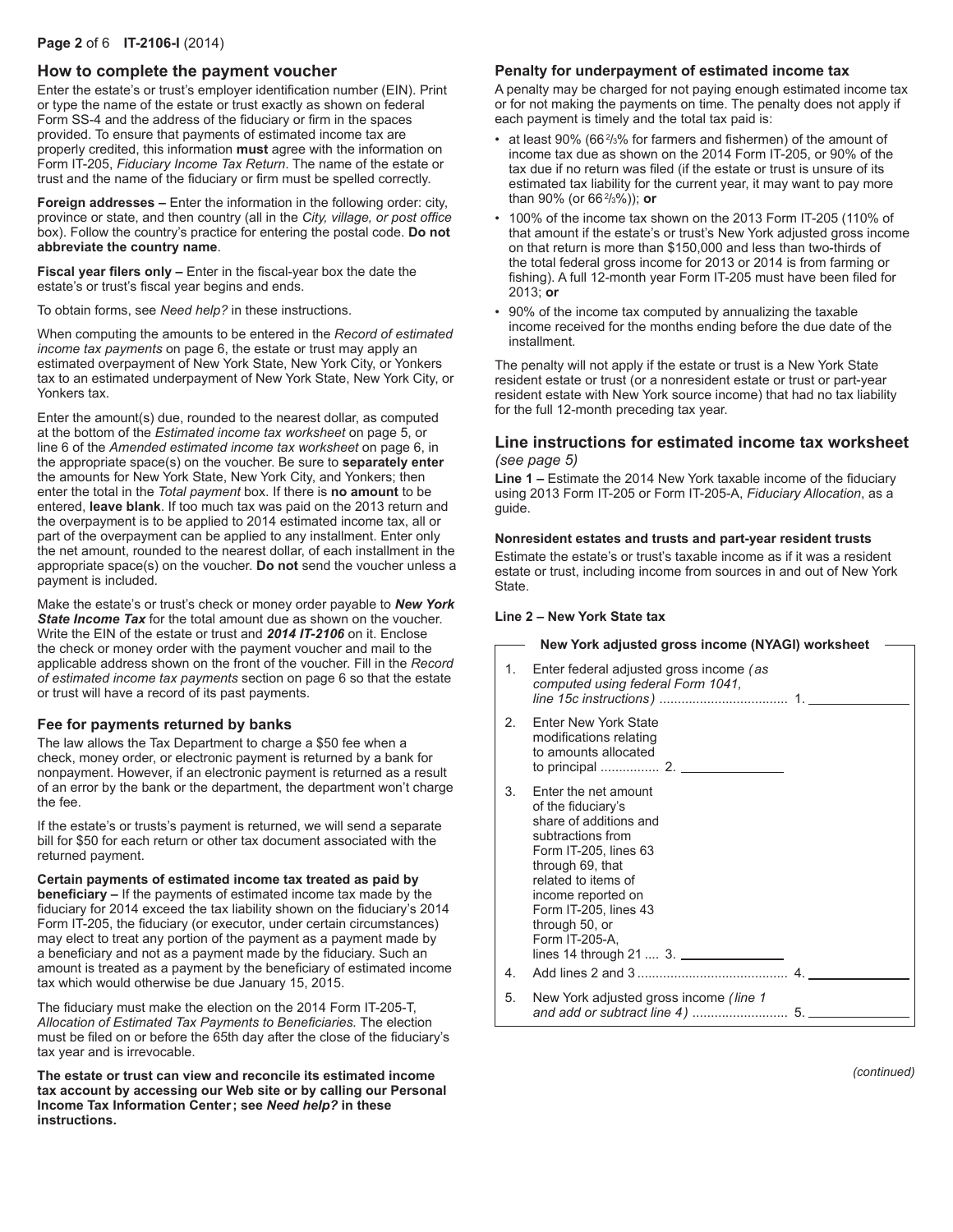## **Tax computation**

- G If *NYAGI worksheet*, line 5 is **\$104,600 or less,** compute the estate's or trust's New York State tax on the amount from page 5, *Estimated income tax worksheet,* line 1 using the *New York State tax rates* on page 6 of these instructions. Enter the tax amount on page 5, *Estimated income tax worksheet,* line 2.
- G If *NYAGI worksheet*, line 5 is **more than \$104,600,** the estate or trust must compute its tax using the appropriate tax computation worksheet below.

| Tax computation worksheet 1 |  |
|-----------------------------|--|
|-----------------------------|--|

If *NYAGI worksheet*, line 5 is **more than \$104,600, but not more than \$1,046,350**, and the estate's or trust's taxable income is **\$209,250 or less**, the estate or trust must compute its tax using this worksheet.

| 1. Enter the amount from page 2, NYAGI worksheet,                                                                                        |  |
|------------------------------------------------------------------------------------------------------------------------------------------|--|
| 2. Enter the estate's or trust's taxable income<br>from page 5, Estimated income tax worksheet,                                          |  |
| 3. Multiply line 2 above by 6.65% (.0665)<br>(Stop: If the line 1 amount above is \$154,600<br>or more, skip lines 4 through 8 and enter |  |
| 4. Enter the estate's or trust's New York State tax<br>on the line 2 amount above from the New York                                      |  |
|                                                                                                                                          |  |
| 6. Enter the excess of line 1 over \$104,600  6. ________                                                                                |  |
| 7. Divide line 6 by \$50,000 and round the result                                                                                        |  |
|                                                                                                                                          |  |
| 9. Add lines 4 and 8. Enter here and on page 5,<br>Estimated income tax worksheet, line 2  9.                                            |  |

#### **Tax computation worksheet 2**

| If NYAGI worksheet, line 5 is more than \$209,250, but not more<br>than \$1,046,350, and the estate's or trust's taxable income is more<br>than \$209,250, the estate or trust must compute its tax using this<br>worksheet |  |  |  |  |  |  |  |
|-----------------------------------------------------------------------------------------------------------------------------------------------------------------------------------------------------------------------------|--|--|--|--|--|--|--|
| 1. Enter the amount from page 2, NYAGI worksheet,                                                                                                                                                                           |  |  |  |  |  |  |  |
| 2. Enter the estate's or trust's taxable income<br>from page 5, Estimated income tax worksheet,                                                                                                                             |  |  |  |  |  |  |  |
| 3. Multiply line 2 above by 6.85% (.0685)<br>(Stop: If the line 1 amount above is \$259,250)<br>or more, skip lines 4 through 10 and enter                                                                                  |  |  |  |  |  |  |  |
| 4. Enter the estate's or trust's New York State tax<br>on the line 2 amount above from the New York                                                                                                                         |  |  |  |  |  |  |  |
|                                                                                                                                                                                                                             |  |  |  |  |  |  |  |
|                                                                                                                                                                                                                             |  |  |  |  |  |  |  |
|                                                                                                                                                                                                                             |  |  |  |  |  |  |  |
| 8. Enter the excess of line 1 over \$209,250  8.                                                                                                                                                                            |  |  |  |  |  |  |  |
| 9. Divide line 8 by \$50,000 and round the result                                                                                                                                                                           |  |  |  |  |  |  |  |
|                                                                                                                                                                                                                             |  |  |  |  |  |  |  |
| 11. Add lines 4, 6, and 10. Enter here and on<br>page 5, Estimated income tax worksheet,                                                                                                                                    |  |  |  |  |  |  |  |

|    | If NYAGI worksheet, line 5 is more than \$1,046,350, the estate or<br>trust must compute its tax using this worksheet.                       |  |
|----|----------------------------------------------------------------------------------------------------------------------------------------------|--|
|    | 1. Enter the amount from page 2, NYAGI worksheet,                                                                                            |  |
|    | 2. Enter the estate's or trust's taxable income<br>from page 5, Estimated income tax worksheet,                                              |  |
|    | 3. Multiply line 2 above by 8.82% (.0882)<br>(Stop: If the line 1 amount above is \$1,096,350)<br>or more, skip lines 4 through 10 and enter |  |
|    | 4. Enter the estate's or trust's New York State tax<br>on the line 2 amount above from the New York                                          |  |
|    |                                                                                                                                              |  |
|    | 6. If line 2 is \$209,250 or less, enter \$487 on line 6.<br>If line 2 is <b>more than \$209,250</b> , enter \$905 on                        |  |
|    |                                                                                                                                              |  |
|    | 8. Enter the excess of line 1 over \$1,046,350  8.                                                                                           |  |
| 9. | Divide line 8 by \$50,000 and round the result                                                                                               |  |
|    |                                                                                                                                              |  |
|    | 11. Add lines 4, 6, and 10. Enter here and on<br>page 5, Estimated income tax worksheet,                                                     |  |
|    |                                                                                                                                              |  |

**Tax computation worksheet 3**

 $\Gamma$ 

*(continued)*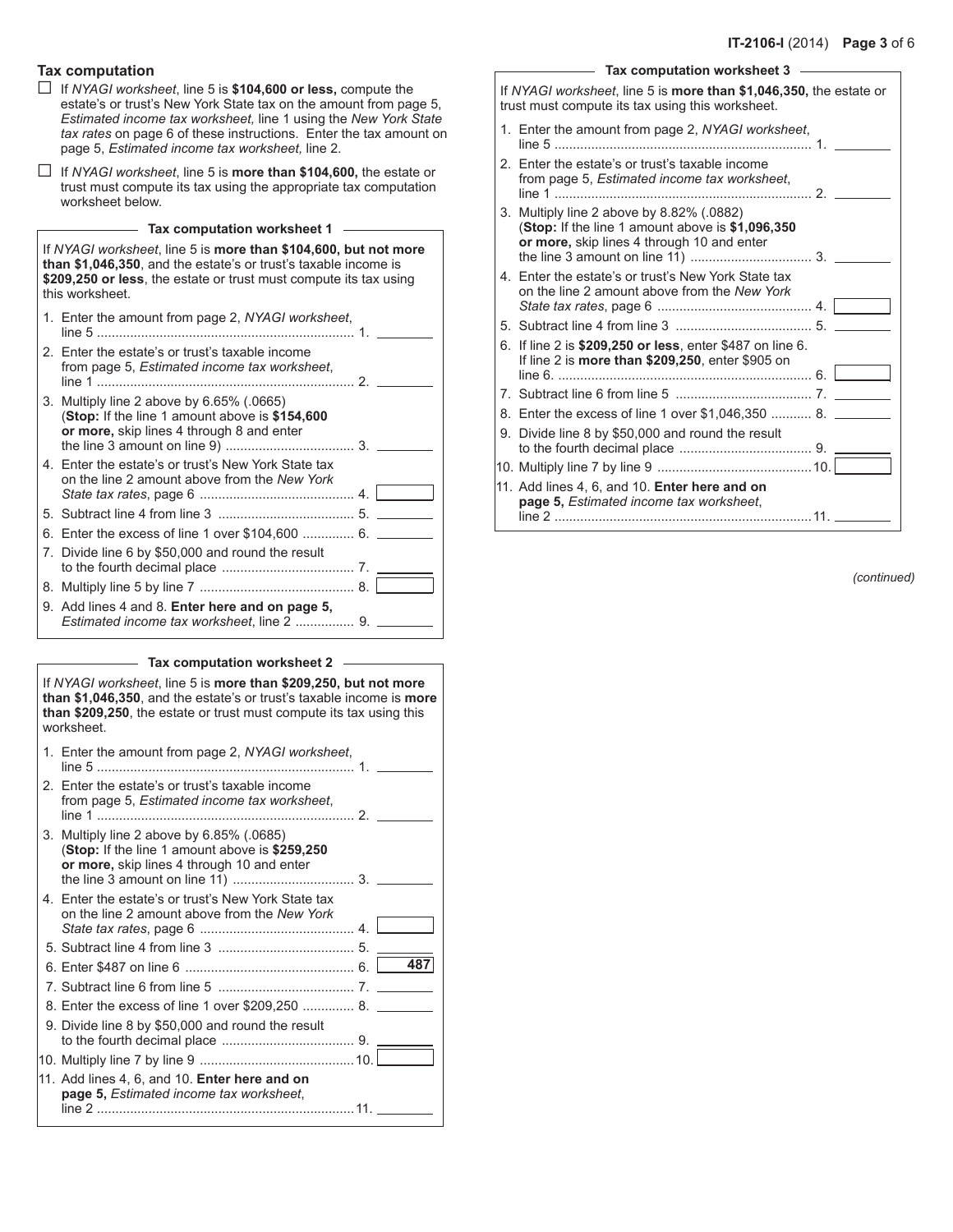# **Page 4** of 6 **IT-2106-I** (7/14)

#### **Nonresident estates and trusts and part-year resident trusts**

Compute the amount of estimated income tax due using the following worksheet (**Note:** *NYAGI* means New York adjusted gross income): a) New York State tax on amount entered from

- page 5, *Estimated income tax worksheet*, line 1........ a.
- b) Multiply line a by NYAGI from New York sources Total NYAGI from all sources

Enter result here and on page 5, *Estimated income tax worksheet*, line 2 ................................................ b.

**Line 3 – New York City tax** (New York City resident estates and trusts only).

If the estate or trust is subject to the New York City resident tax, compute the estate's or trust's New York City tax on the amount from page 5, *Estimated income tax worksheet*, line 1, using the *New York City tax rates* on page 6. Enter the tax amount on page 5, *Estimated income tax worksheet*, line 3.

**Line 4 –** Enter any estimated New York City accumulation distribution credit that the estate or trust is entitled to claim. For information on how to compute this credit, see Form IT-205-I, *Instructions for Form IT-205*.

**Line 6 –** Enter any estimated New York City tax on the ordinary income portion of lump-sum distribution.

**Line 8 –** Enter any estimated New York City unincorporated business tax credit the estate or trust is entitled to claim using Form IT-219, *Credit for New York City Unincorporated Business Tax,* as a guide.

**Line 10 –** Enter on line 10 an estimate of the total nonrefundable credits that the estate or trust is eligible to claim. See Form IT-205-I for the allowable credits.

**Line 12 –** Include on line 12 any New York State and New York City additional taxes from:

- Form IT-220, *Minimum Income Tax*
- Form IT-230, *Separate Tax on Lump-Sum Distributions*

**Line 14 –** Include on line 14 any New York State refundable credits. See Form IT-205-I for the allowable credits.

**Line 16 –** The current rate for Yonkers is 16.75% (.1675). If the estate or trust is subject to the Yonkers resident income tax surcharge, multiply the amount on line 13, New York State column, by 16.75% (.1675) and enter the result on line 16.

**Line 17 –** If the estate or trust is subject to the Yonkers nonresident fiduciary earnings tax, complete Form Y-206, *Yonkers Nonresident Fiduciary Earnings Tax Return*, and transfer the amount of tax computed to line 17.

**Line 20 –** If the estate or trust did not file a 2013 Form IT-205 (or filed for less than a full 12-month year), skip line 20 and enter the line 19 amount on line 21.

#### **Privacy notification**

The Commissioner of Taxation and Finance may collect and maintain personal information pursuant to the New York State Tax Law, including but not limited to, sections 5-a, 171, 171-a, 287, 308, 429, 475, 505, 697, 1096, 1142, and 1415 of that Law; and may require disclosure of social security numbers pursuant to 42 USC 405(c)(2)(C)(i).

This information will be used to determine and administer tax liabilities and, when authorized by law, for certain tax offset and exchange of tax information programs as well as for any other lawful purpose.

Information concerning quarterly wages paid to employees is provided to certain state agencies for purposes of fraud prevention, support enforcement, evaluation of the effectiveness of certain employment and training programs and other purposes authorized by law.

Failure to provide the required information may subject you to civil or criminal penalties, or both, under the Tax Law.

This information is maintained by the Manager of Document Management, NYS Tax Department, W A Harriman Campus, Albany NY 12227; telephone (518) 457-5181.

# **Need help?** Visit our Web site at *www.tax.ny.gov*

• get information and manage your taxes online

• check for new online services and features



#### **Telephone assistance**

Automated income tax refund status: (518) 457-5149 **Personal Income Tax** Information Center: (518) 457-5181 To order forms and publications: (518) 457-5431



**Text Telephone (TTY) Hotline** (for persons with hearing and speech disabilities using a TTY)**:** If you have access to a TTY, contact us at (518) 485-5082. If you do not own a TTY, check with independent living centers or community action programs to find out where machines are available for public use.



**Persons with disabilities:** In compliance with the Americans with Disabilities Act, we will ensure that our lobbies, offices, meeting rooms, and other facilities are accessible to persons with disabilities. If you have questions about special accommodations for persons with disabilities, call the information center.

*(continued)*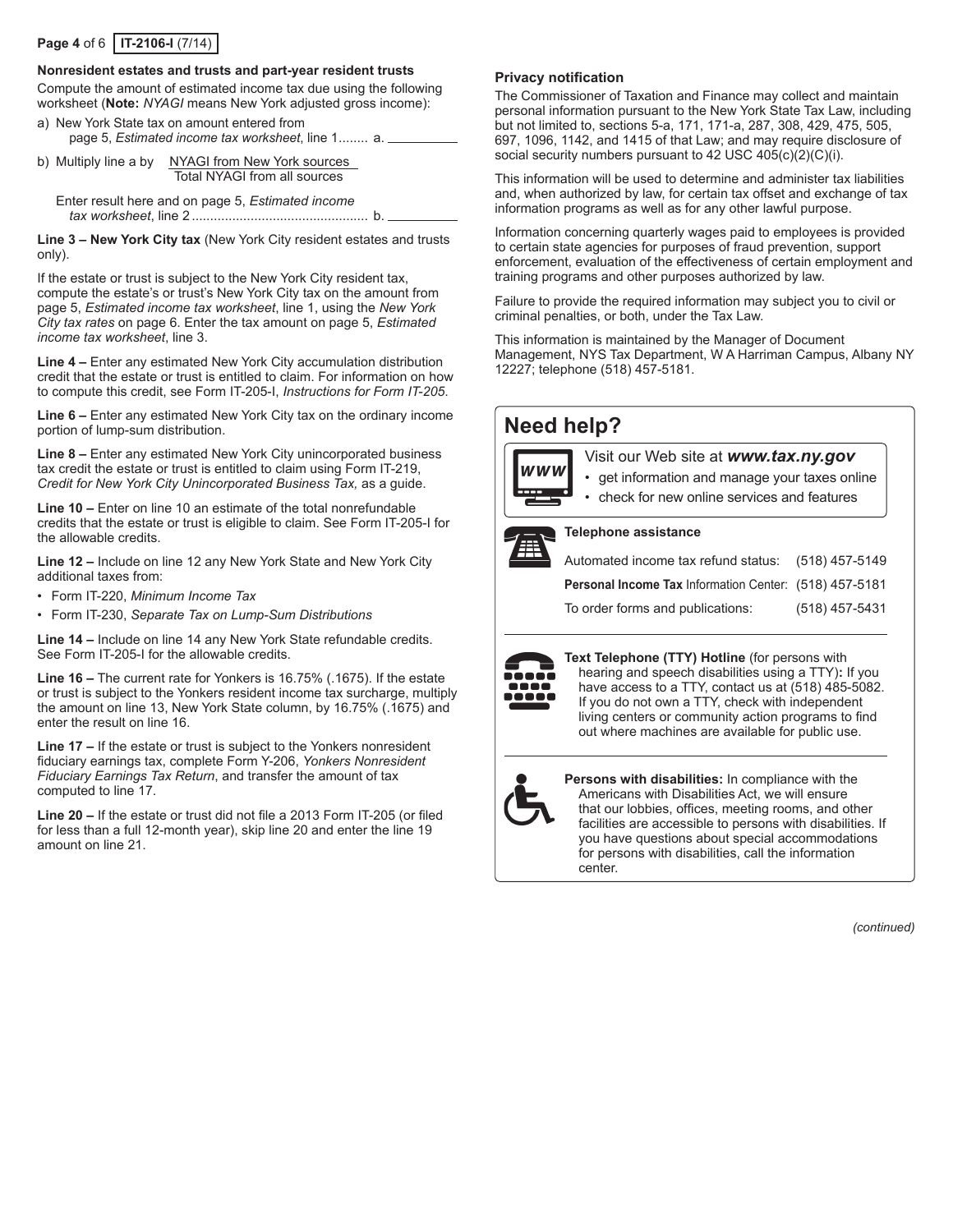# **How to compute the estate's or trust's estimated income tax**

Complete the *Estimated income tax worksheet* below to compute the estate's or trust's 2014 estimated income tax. Use the 2013 Form IT-205 as a guide for computing estimated income tax. If

necessary, also use 2013 Form IT-205-A and 2013 Form Y-206. Line instructions for the worksheet begin on page 2 of these instructions.

|              | Estimated income tax worksheet (see instructions)                               |     | <b>New York State</b> | <b>New York City</b>                                                                                             | <b>Yonkers</b> |
|--------------|---------------------------------------------------------------------------------|-----|-----------------------|------------------------------------------------------------------------------------------------------------------|----------------|
|              | 1 New York taxable income of fiduciary (see instructions)                       | 1.  |                       |                                                                                                                  |                |
| $\mathbf{2}$ | New York State tax on line 1 amount (see instructions)                          | 2.  |                       |                                                                                                                  |                |
| 3            | New York City resident tax on line 1 amount (see instructions)                  |     |                       | 3.                                                                                                               |                |
| 4            | New York City accumulation distribution credit                                  |     |                       | 4.                                                                                                               |                |
| 5            |                                                                                 |     |                       | 5.                                                                                                               |                |
| 6            | New York City tax on ordinary income portion of                                 |     |                       |                                                                                                                  |                |
|              |                                                                                 |     |                       |                                                                                                                  |                |
|              |                                                                                 |     |                       | 7.                                                                                                               |                |
| 8            | New York City unincorporated business tax credit                                |     |                       | 8.                                                                                                               |                |
| 9            |                                                                                 |     |                       | 9.                                                                                                               |                |
| 10           |                                                                                 |     |                       |                                                                                                                  |                |
| 11           |                                                                                 |     |                       |                                                                                                                  |                |
|              |                                                                                 |     |                       |                                                                                                                  |                |
|              | 13 Add lines 11 and 12, New York State column; and/or add lines 9               |     |                       |                                                                                                                  |                |
|              |                                                                                 |     |                       |                                                                                                                  |                |
|              |                                                                                 |     |                       |                                                                                                                  |                |
|              |                                                                                 |     |                       |                                                                                                                  |                |
|              | 16 Yonkers resident income tax surcharge (multiply line 15,                     |     |                       |                                                                                                                  |                |
|              |                                                                                 |     |                       |                                                                                                                  | 16.            |
|              | 17 Yonkers nonresident fiduciary earnings tax (from Form Y-206)                 |     |                       |                                                                                                                  | 17.            |
|              | 18 Totals (New York State column, enter amount from line 15;                    |     |                       |                                                                                                                  |                |
|              | New York City column, enter amount from line 13; Yonkers column,                |     |                       |                                                                                                                  |                |
|              |                                                                                 | 18. |                       |                                                                                                                  |                |
|              | 19 Multiply line 18 by 90% (.90) (66%% (.6667) for farmers and fishermen)   19. |     |                       |                                                                                                                  |                |
|              | 20 Enter 100% of the personal income tax shown on the 2013 Form IT-205          |     |                       |                                                                                                                  |                |
|              | (110% (1.1) of that amount if the estate's or trust's New York                  |     |                       |                                                                                                                  |                |
|              | adjusted gross income on that return is more than \$150,000                     |     |                       |                                                                                                                  |                |
|              | and less than $\frac{2}{3}$ (66.67) of the total federal gross income for       |     |                       |                                                                                                                  |                |
|              | 2013 or 2014 is from farming or fishing) (see instructions) 20.                 |     |                       |                                                                                                                  |                |
|              | 21 Enter the lesser of line 19 or 20. This is the estate's or trust's           |     |                       |                                                                                                                  |                |
|              |                                                                                 |     |                       |                                                                                                                  |                |
|              | 22 Estimate of income tax to be withheld and estimated income tax               |     |                       |                                                                                                                  |                |
|              |                                                                                 |     |                       |                                                                                                                  |                |
|              | 23 Balance (subtract line 22 from line 21). If any amount on this line          |     |                       |                                                                                                                  |                |
|              | is \$300 or more, fill out and file the payment voucher along with              |     |                       |                                                                                                                  |                |
|              | the payment. If each amount on this line is less than \$300, no                 |     |                       |                                                                                                                  |                |
|              | payment is required at this time. If applying an overpayment                    |     |                       |                                                                                                                  |                |
|              | from 2013 to 2014, see How to complete the payment voucher   23.                |     |                       |                                                                                                                  |                |
|              |                                                                                 |     |                       |                                                                                                                  |                |
|              |                                                                                 |     |                       |                                                                                                                  |                |
|              |                                                                                 |     |                       |                                                                                                                  |                |
|              |                                                                                 |     |                       |                                                                                                                  |                |
|              |                                                                                 |     |                       |                                                                                                                  |                |
|              | <b>Computation of installments:</b><br>If the first payment is due:             |     |                       | Enter in the appropriate spaces on the voucher (less any<br>2013 overpayment being applied to this installment): |                |
|              |                                                                                 |     | 25% (.25) of line 23  |                                                                                                                  |                |
|              |                                                                                 |     | 50% (.50) of line 23  |                                                                                                                  |                |
|              |                                                                                 |     |                       |                                                                                                                  |                |
|              |                                                                                 |     | amount on line 23     |                                                                                                                  |                |